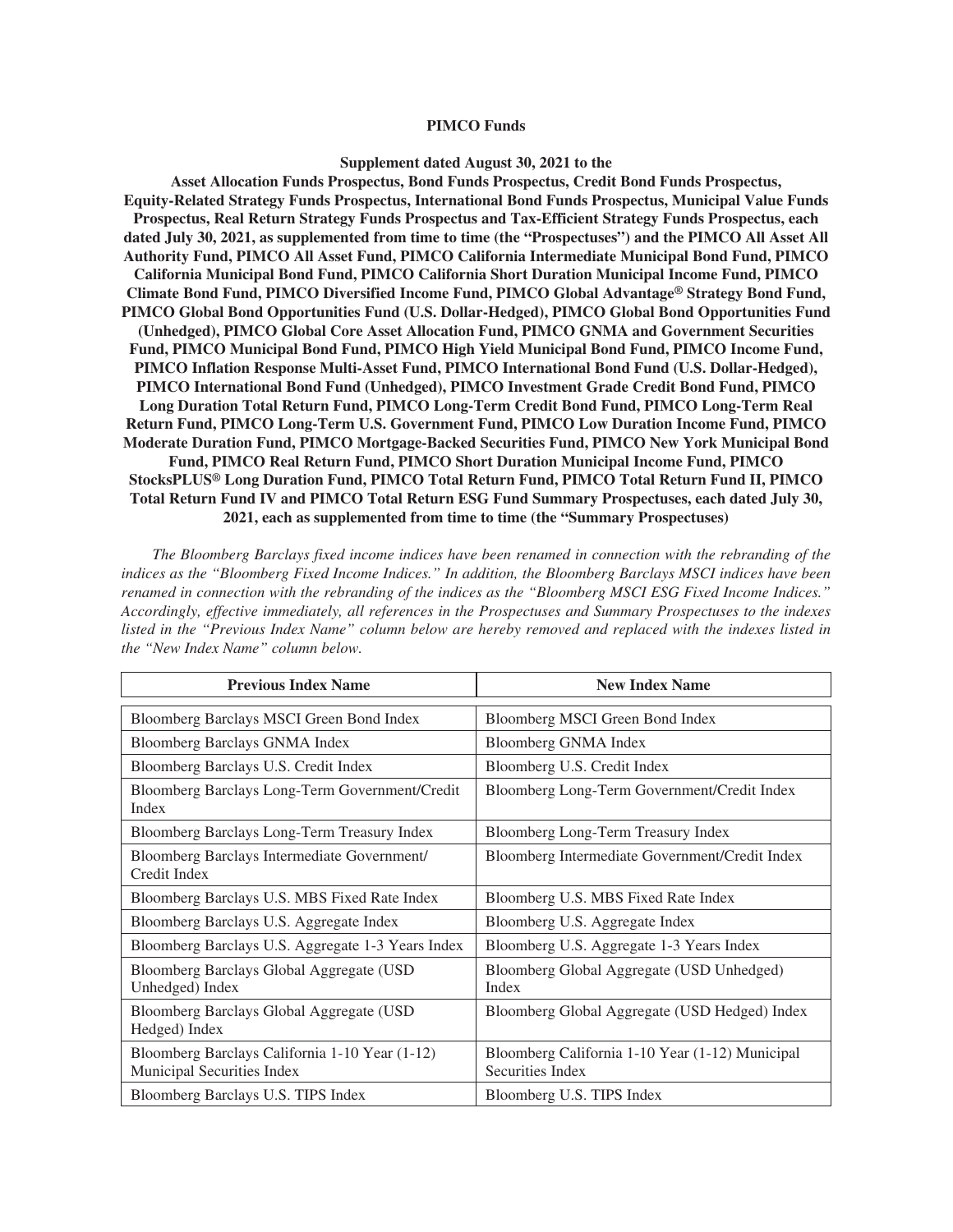| <b>Previous Index Name</b>                                                           | <b>New Index Name</b>                                                       |
|--------------------------------------------------------------------------------------|-----------------------------------------------------------------------------|
| Bloomberg Barclays U.S. TIPS: 1-10 Year Index                                        | Bloomberg U.S. TIPS: 1-10 Year Index                                        |
| Bloomberg Barclays Global Credit Hedged USD<br>Index                                 | Bloomberg Global Credit Hedged USD Index                                    |
| Bloomberg Barclays Global Aggregate Credit ex<br>Emerging Markets (USD Hedged) Index | Bloomberg Global Aggregate Credit ex Emerging<br>Markets (USD Hedged) Index |
| Bloomberg Barclays Global Aggregate ex-USD<br>(USD Unhedged) Index                   | Bloomberg Global Aggregate ex-USD (USD<br>Unhedged) Index                   |
| Bloomberg Barclays Global Aggregate ex-USD<br>(USD Hedged) Index                     | Bloomberg Global Aggregate ex-USD (USD<br>Hedged) Index                     |
| Bloomberg Barclays High Yield Municipal Bond<br>Index                                | Bloomberg High Yield Municipal Bond Index                                   |
| Bloomberg Barclays California Municipal Bond<br>Index                                | Bloomberg California Municipal Bond Index                                   |
| Bloomberg Barclays California Intermediate<br>Municipal Bond Index                   | Bloomberg California Intermediate Municipal Bond<br>Index                   |
| Bloomberg Barclays California 1 Year Municipal<br><b>Bond Index</b>                  | Bloomberg California 1 Year Municipal Bond Index                            |
| Bloomberg Barclays 1 Year Municipal Bond Index                                       | Bloomberg 1 Year Municipal Bond Index                                       |
| Bloomberg Barclays Municipal Bond 1-10 Year<br>Blend (1-12) Index                    | Bloomberg Municipal Bond 1-10 Year Blend (1-12)<br>Index                    |
| <b>Bloomberg Barclays Municipal Bond Index</b>                                       | <b>Bloomberg Municipal Bond Index</b>                                       |
| Bloomberg Barclays 1-15 Year Municipal Bond<br>Index                                 | Bloomberg 1-15 Year Municipal Bond Index                                    |
| Bloomberg Barclays New York Municipal Bond<br>Index                                  | Bloomberg New York Municipal Bond Index                                     |
| Bloomberg Barclays U.S. Long Credit Index                                            | Bloomberg U.S. Long Credit Index                                            |
| Bloomberg Barclays U.S. Treasury Inflation Notes:<br>10+ Years Index                 | Bloomberg U.S. Treasury Inflation Notes: 10+ Years<br>Index                 |

## **Investors Should Retain This Supplement for Future Reference**

PIMCO\_SUPP3\_083021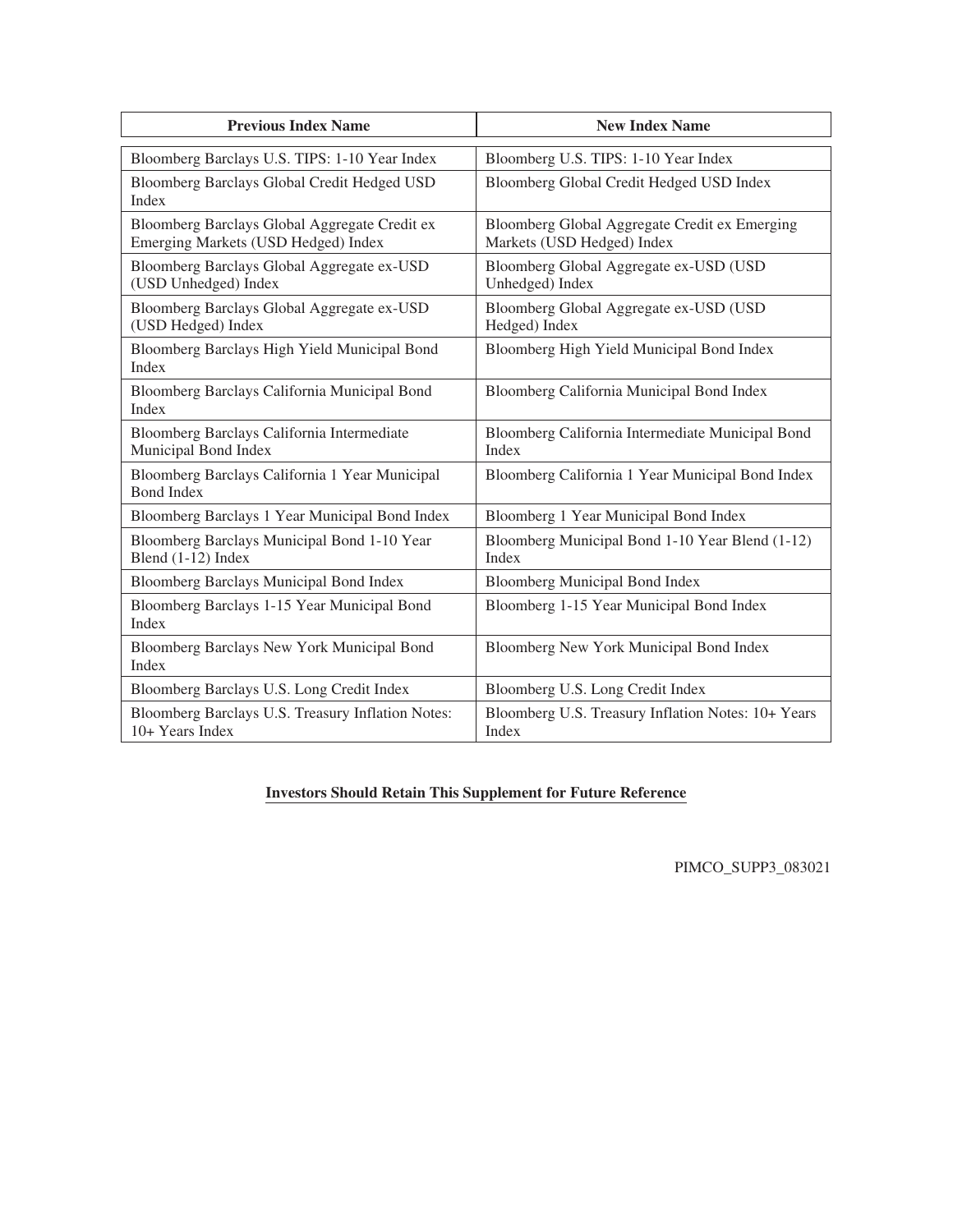# PIMCO Real Return Fund

#### **SUMMARY PROSPECTUS**

#### July 30, 2021

| <b>Share Class:</b> | <b>Inst</b> | $1-2$ and $2$ | $1-3$ | Admin A C |       |       | R     |
|---------------------|-------------|---------------|-------|-----------|-------|-------|-------|
| Ticker:             | PRRIX       | PRI PX        | PRNPX | PARRX     | PRTNX | PRTCX | PRRRX |

As permitted by regulations adopted by the Securities and Exchange Commission, paper copies of the Fund's annual and semi-annual shareholder reports will no longer be sent by mail, unless you specifically request paper copies of the reports from the Fund or from your financial intermediary, such as a broker-dealer or bank. Instead, the reports will be made available on the Fund's website, pimco.com/literature, and you will be notified by mail each time a report is posted and provided with a website link to access the report.

If you already elected to receive shareholder reports electronically, you will not be affected by this change and you need not take any action. You may elect to receive shareholder reports and other communications from the Fund electronically by visiting pimco.com/edelivery or by contacting your financial intermediary, such as a broker-dealer or bank.

You may elect to receive all future reports in paper free of charge. If you own these shares through a financial intermediary, such as a broker-dealer or bank, you may contact your financial intermediary to request that you continue to receive paper copies of your shareholder reports. If you invest directly with the Fund, you can inform the Fund that you wish to continue receiving paper copies of your shareholder reports by calling 888.87.PIMCO (888.877.4626). Your election to receive reports in paper will apply to all funds held with the fund complex if you invest directly with the Fund or to all funds held in your account if you invest through a financial intermediary, such as a broker-dealer or bank.

Before you invest, you may want to review the Fund's prospectus, which, as supplemented, contains more information about the Fund and its risks. You can find the Fund's prospectus, reports to shareholders (once available) and other information about the Fund online at http:// investments.pimco.com/prospectuses. You can also get this information at no cost by calling 888.87.PIMCO or by sending an email request to piprocess@dstsystems.com. The Fund's prospectus and Statement of Additional Information, dated July 30, 2021, respectively, as supplemented, are incorporated by reference into this Summary Prospectus.

## **Investment Objective**

The Fund seeks maximum real return, consistent with preservation of capital and prudent investment management.

# **Fees and Expenses of the Fund**

This table describes the fees and expenses that you may pay if you buy, hold and sell shares of the Fund. You may pay other fees, such as brokerage commissions and other fees to financial intermediaries, which are not reflected in the table and example below. You may qualify for sales charge discounts if you and your family invest, or agree to invest in the future, at least \$100,000 in Class A shares of eligible funds offered by PIMCO Equity Series and PIMCO Funds. More information about these and other discounts is available in the "Classes of Shares" section on page 52 of the Fund's prospectus, Appendix B to the Fund's prospectus (Financial Firm-Specific Sales Charge Waivers and Discounts) or from your financial professional.

#### **Shareholder Fees (fees paid directly from your investment):**

|                                                                                                                                          | Inst<br>Class | $1-2$ | $1-3$       | Admin<br>Class | Class A  | Class C  | Class R |
|------------------------------------------------------------------------------------------------------------------------------------------|---------------|-------|-------------|----------------|----------|----------|---------|
| Maximum Sales<br>Charge (Load)<br>Imposed on<br>Purchases (as a<br>percentage of<br>offering price)                                      | None          | None  | <b>None</b> | None           | 3.75%    | None     | None    |
| Maximum Deferred<br>Sales Charge (Load)<br>(as a percentage of<br>the lower of the<br>original purchase<br>price or redemption<br>price) | None          | None  | None        | None           | $1.00\%$ | $1.00\%$ | None    |

**Annual Fund Operating Expenses (expenses that you pay each year as a percentage of the value of your investment):**

|                                                                                                                        | Inst<br>Class | I-2   | 1-3        | Admin<br>Class | Class A | Class C | Class R |
|------------------------------------------------------------------------------------------------------------------------|---------------|-------|------------|----------------|---------|---------|---------|
| Management Fees                                                                                                        | 0.45%         | 0.55% | 0.65%      | 0.45%          | 0.60%   | 0.60%   | 0.60%   |
| Distribution and/or<br>Service (12b-1) Fees                                                                            | N/A           | N/A   | N/A        | 0.25%          | 0.25%   | 0.75%   | 0.50%   |
| Other Expenses <sup>(1)</sup>                                                                                          | 0.02%         | 0.02% | 0.02%      | 0.02%          | 0.02%   | 0.02%   | 0.02%   |
| Total Annual<br><b>Fund Operating</b><br><b>Expenses</b>                                                               | 0.47%         | 0.57% | 0.67%      | 0.72%          | 0.87%   | 1.37%   | 1.12%   |
| Fee Waiver and/or<br>Expense<br>Reimbursement <sup>(2)</sup>                                                           | N/A           | N/A   | $(0.05\%)$ | N/A            | N/A     | N/A     | N/A     |
| Total Annual<br><b>Fund Operating</b><br><b>Expenses After</b><br><b>Fee Waiver</b><br>and/or Expense<br>Reimbursement | 0.47%         | 0.57% | 0.62%      | 0.72%          | 0.87%   | 1.37%   | 1.12%   |

1 "Other Expenses" include interest expense of 0.02%. Interest expense is borne by the Fund separately from the management fees paid to Pacific Investment Management Company LLC ("PIMCO"). Excluding interest expense, Total Annual Fund Operating Expenses After Fee Waiver and/or Expense Reimbursement are 0.45%, 0.55%, 0.60%, 0.70%, 0.85%, 1.35% and 1.10% for Institutional Class, I-2, I -3, Administrative Class, Class A, Class C and Class R shares, respectively.

2 PIMCO has contractually agreed, through July 31, 2022, to reduce its supervisory and administrative fee for the Fund's I-3 shares by 0.05% of the average daily net assets attributable to I-3 shares of the Fund. This Fee Waiver Agreement renews annually unless terminated by PIMCO upon at least 30 days' prior notice to the end of the contract term.

**Example.** The Example is intended to help you compare the cost of investing in Institutional Class, I-2, I-3, Administrative Class, Class A, Class C or Class R shares of the Fund with the costs of investing in other mutual funds. The Example assumes that you invest \$10,000 in the noted class of shares for the time periods indicated, and then redeem all your shares at the end of those periods. The Example also assumes that your investment has a 5% return each year and that the Fund's operating expenses remain the same. Although your actual costs may be higher or lower, based on these assumptions your costs would be: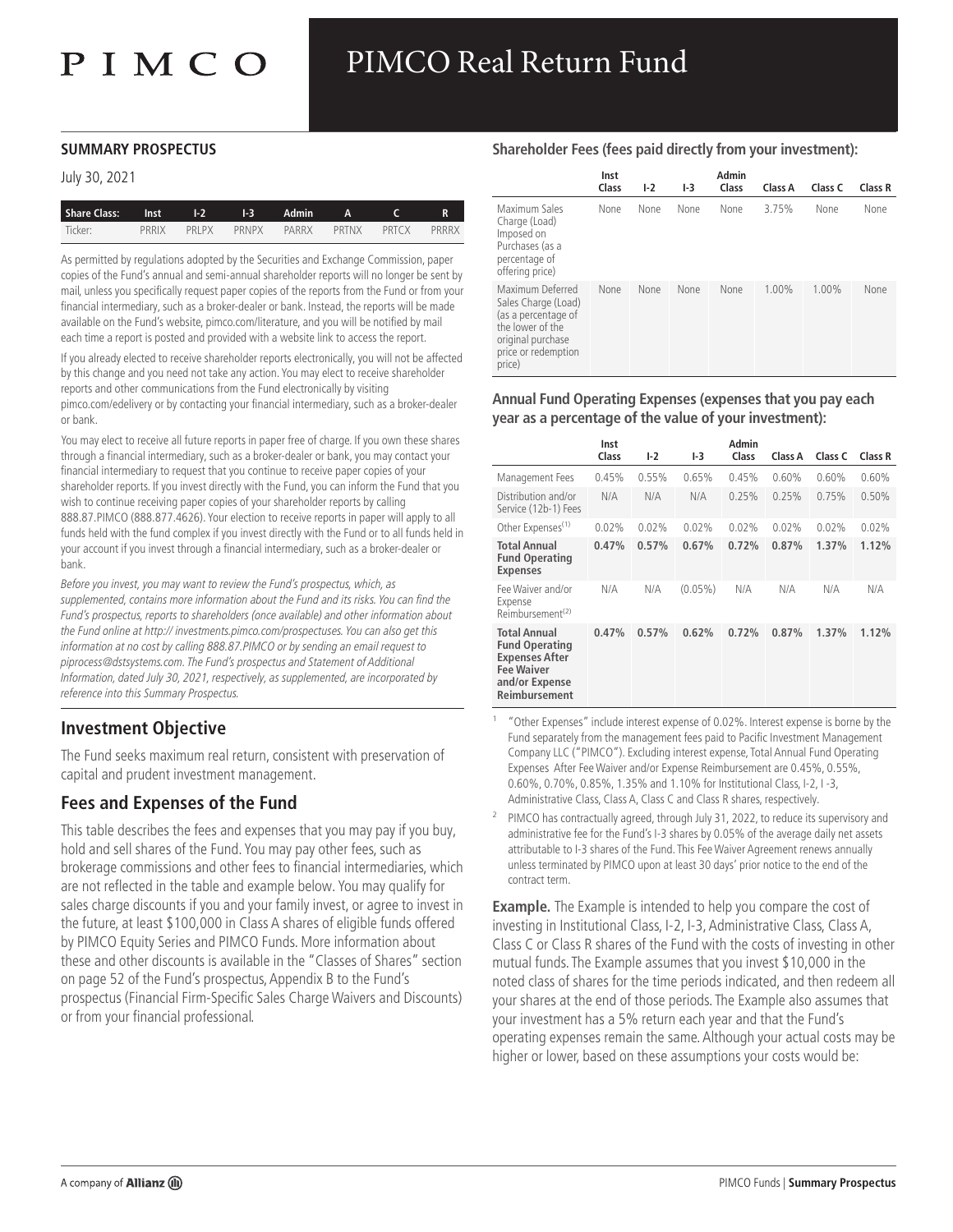**If you redeem your shares at the end of each period:**

|                      | 1 Year | 3 Years | 5 Years | 10 Years |
|----------------------|--------|---------|---------|----------|
| Institutional Class  | \$48   | \$151   | \$263   | \$591    |
| $-2$                 | \$58   | \$183   | \$318   | \$714    |
| $-3$                 | \$63   | \$209   | \$368   | \$830    |
| Administrative Class | \$74   | \$230   | \$401   | \$894    |
| Class A              | \$460  | \$642   | \$839   | \$1,407  |
| Class C              | \$239  | \$434   | \$750   | \$1,646  |
| Class R              | \$114  | \$356   | \$617   | \$1,363  |

#### **If you do not redeem your shares:**

|         | 1 Year | 3 Years | 5 Years | 10 Years |
|---------|--------|---------|---------|----------|
| Class A | \$460  | \$642   | \$839   | \$1,407  |
| Class C | \$139  | \$434   | \$750   | \$1,646  |

## **Portfolio Turnover**

The Fund pays transaction costs when it buys and sells securities (or "turns over" its portfolio). A higher portfolio turnover rate may indicate higher transaction costs and may result in higher taxes when Fund shares are held in a taxable account. These costs, which are not reflected in the Annual Fund Operating Expenses or in the Example tables, affect the Fund's performance. During the most recent fiscal year, the Fund's portfolio turnover rate was 225% of the average value of its portfolio.

# **Principal Investment Strategies**

The Fund seeks its investment objective by investing under normal circumstances at least 80% of its net assets in inflation-indexed bonds of varying maturities issued by the U.S. and non-U.S. governments, their agencies or instrumentalities, and corporations, which may be represented by forwards or derivatives such as options, futures contracts or swap agreements. Assets not invested in inflation-indexed bonds may be invested in other types of Fixed Income Instruments. "Fixed Income Instruments" include bonds, debt securities and other similar instruments issued by various U.S. and non-U.S. public- or private-sector entities. Inflation-indexed bonds are fixed income securities that are structured to provide protection against inflation. The value of the bond's principal or the interest income paid on the bond is adjusted to track changes in an official inflation measure. The U.S. Treasury uses the Consumer Price Index for Urban Consumers as the inflation measure. Inflation-indexed bonds issued by a foreign government are generally adjusted to reflect a comparable inflation index, calculated by that government. "Real return" equals total return less the estimated cost of inflation, which is typically measured by the change in an official inflation measure. Additionally, "real yield" equals "nominal yield" less the market implied rate of inflation, and "nominal yield" is the interest rate that an issuer has promised to pay on an instrument that is not an inflation-linked instrument.

Duration is a measure used to determine the sensitivity of a security's price to changes in interest rates. The longer a security's duration, the more sensitive it will be to changes in interest rates. Effective duration, the most common method of calculating duration, takes into account

that for certain bonds expected cash flows will fluctuate as interest rates change and is defined in nominal yield terms, which is market convention for most bond investors and managers. Because market convention for bonds is to use nominal yields to measure effective duration, effective duration for real return bonds, which are based on real yields, are converted through a conversion factor. The resulting nominal effective duration typically can range from 20% and 90% of the respective real effective duration. All security holdings will be measured in nominal effective duration terms. Similarly, the effective duration of the Bloomberg Barclays U.S. TIPS Index will be calculated using the same conversion factors. The effective duration of this Fund normally varies within three years (plus or minus) of the effective duration of the securities comprising the Bloomberg Barclays U.S. TIPS Index, as calculated by PIMCO, which as of May 31, 2021 was 7.62 years.

The Fund invests primarily in investment grade securities, but may invest up to 10% of its total assets in high yield securities ("junk bonds") rated B or higher by Moody's Investors Service, Inc. ("Moody's"), or equivalently rated by Standard & Poor's Ratings Services ("S&P") or Fitch, Inc. ("Fitch"), or, if unrated, determined by PIMCO to be of comparable quality (except that within such 10% limitation, the Fund may invest in mortgage-related securities rated below B). In the event that ratings services assign different ratings to the same security, PIMCO will use the highest rating as the credit rating for that security.

The Fund also may invest up to 30% of its total assets in securities denominated in foreign currencies, and may invest beyond this limit in U.S. dollar denominated securities of foreign issuers. The Fund may invest up to 10% of its total assets in securities and instruments that are economically tied to emerging market countries (this limitation does not apply to investment grade sovereign debt denominated in the local currency with less than 1 year remaining to maturity, which means the Fund may invest, together with any other investments denominated in foreign currencies, up to 30% of its total assets in such instruments).The Fund will normally limit its foreign currency exposure (from non-U.S. dollar-denominated securities or currencies) to 20% of its total assets.

The Fund may invest, without limitation, in derivative instruments, such as options, futures contracts or swap agreements, or in mortgage- or asset-backed securities, subject to applicable law and any other restrictions described in the Fund's prospectus or Statement of Additional Information (the "SAI"). The Fund may purchase or sell securities on a when-issued, delayed delivery or forward commitment basis and may engage in short sales. The Fund may, without limitation, seek to obtain market exposure to the securities in which it primarily invests by entering into a series of purchase and sale contracts or by using other investment techniques (such as buy backs or dollar rolls). The Fund may also invest up to 10% of its total assets in preferred securities.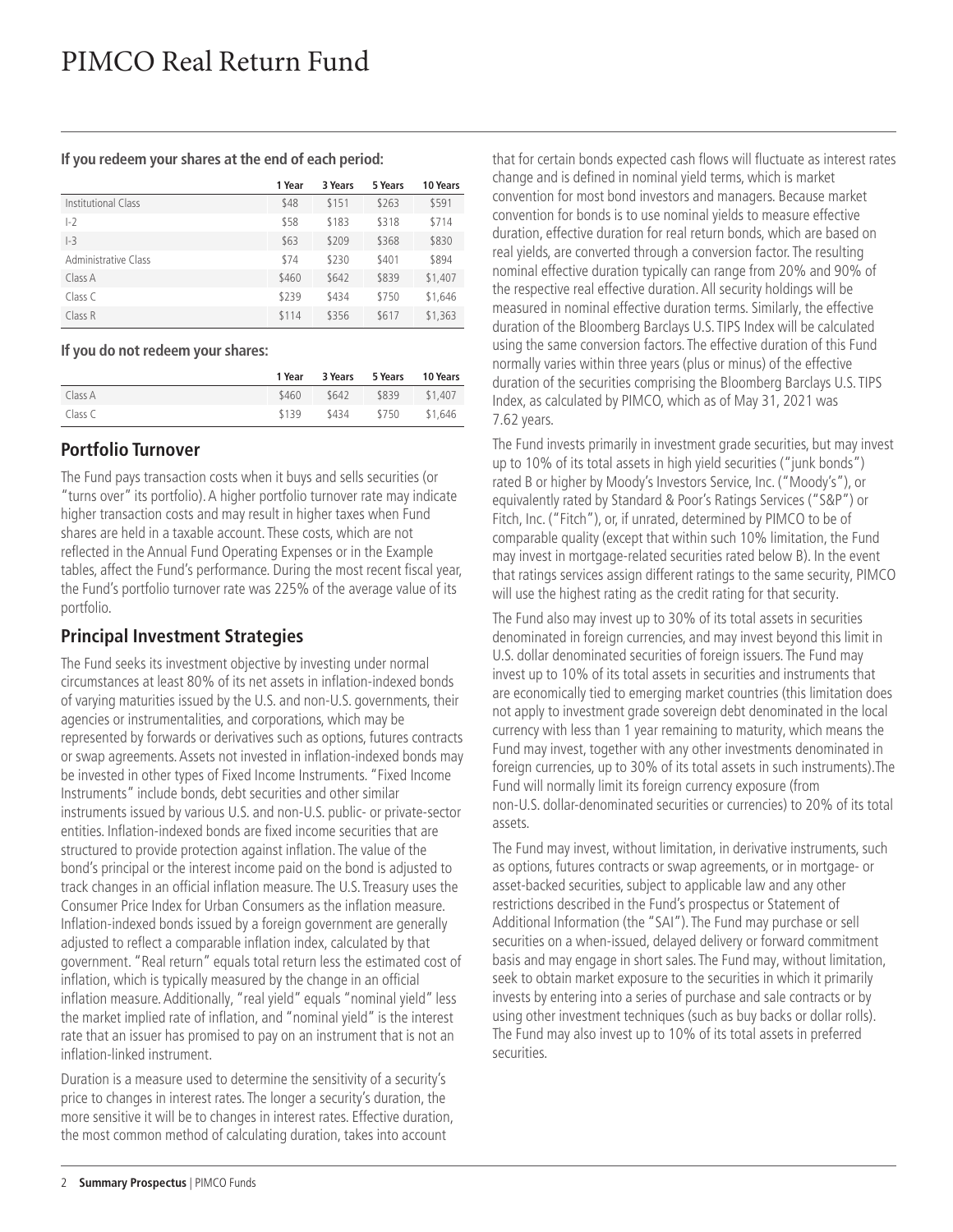# **Principal Risks**

It is possible to lose money on an investment in the Fund. The principal risks of investing in the Fund, which could adversely affect its net asset value, yield and total return, are listed below.

**Interest Rate Risk:** the risk that fixed income securities will decline in value because of an increase in interest rates; a fund with a longer average portfolio duration will be more sensitive to changes in interest rates than a fund with a shorter average portfolio duration

**Call Risk:** the risk that an issuer may exercise its right to redeem a fixed income security earlier than expected (a call). Issuers may call outstanding securities prior to their maturity for a number of reasons (e.g., declining interest rates, changes in credit spreads and improvements in the issuer's credit quality). If an issuer calls a security that the Fund has invested in, the Fund may not recoup the full amount of its initial investment and may be forced to reinvest in lower-yielding securities, securities with greater credit risks or securities with other, less favorable features

**Credit Risk:** the risk that the Fund could lose money if the issuer or guarantor of a fixed income security, or the counterparty to a derivative contract, is unable or unwilling, or is perceived (whether by market participants, rating agencies, pricing services or otherwise) as unable or unwilling, to meet its financial obligations

**High Yield Risk:** the risk that high yield securities and unrated securities of similar credit quality (commonly known as "junk bonds") are subject to greater levels of credit, call and liquidity risks. High yield securities are considered primarily speculative with respect to the issuer's continuing ability to make principal and interest payments, and may be more volatile than higher-rated securities of similar maturity

**Market Risk:** the risk that the value of securities owned by the Fund may go up or down, sometimes rapidly or unpredictably, due to factors affecting securities markets generally or particular industries

**Issuer Risk:** the risk that the value of a security may decline for a reason directly related to the issuer, such as management performance, financial leverage and reduced demand for the issuer's goods or services

**Liquidity Risk:** the risk that a particular investment may be difficult to purchase or sell and that the Fund may be unable to sell illiquid investments at an advantageous time or price or achieve its desired level of exposure to a certain sector. Liquidity risk may result from the lack of an active market, reduced number and capacity of traditional market participants to make a market in fixed income securities, and may be magnified in a rising interest rate environment or other circumstances where investor redemptions from fixed income funds may be higher than normal, causing increased supply in the market due to selling activity

**Derivatives Risk:** the risk of investing in derivative instruments (such as futures, swaps and structured securities), including leverage, liquidity, interest rate, market, credit and management risks, and valuation complexity. Changes in the value of a derivative may not correlate perfectly with, and may be more sensitive to market events than, the

underlying asset, rate or index, and the Fund could lose more than the initial amount invested. The Fund's use of derivatives may result in losses to the Fund, a reduction in the Fund's returns and/or increased volatility. Over-the-counter ("OTC") derivatives are also subject to the risk that a counterparty to the transaction will not fulfill its contractual obligations to the other party, as many of the protections afforded to centrally-cleared derivative transactions might not be available for OTC derivatives. The primary credit risk on derivatives that are exchange-traded or traded through a central clearing counterparty resides with the Fund's clearing broker or the clearinghouse. Changes in regulation relating to a mutual fund's use of derivatives and related instruments could potentially limit or impact the Fund's ability to invest in derivatives, limit the Fund's ability to employ certain strategies that use derivatives and/or adversely affect the value of derivatives and the Fund's performance

**Equity Risk:** the risk that the value of equity securities, such as common stocks and preferred securities, may decline due to general market conditions which are not specifically related to a particular company or to factors affecting a particular industry or industries. Equity securities generally have greater price volatility than fixed income securities

**Mortgage-Related and Other Asset-Backed Securities Risk:** the risks of investing in mortgage-related and other asset-backed securities, including interest rate risk, extension risk, prepayment risk and credit risk

**Foreign (Non-U.S.) Investment Risk:** the risk that investing in foreign (non-U.S.) securities may result in the Fund experiencing more rapid and extreme changes in value than a fund that invests exclusively in securities of U.S. companies, due to smaller markets, differing reporting, accounting and auditing standards, increased risk of delayed settlement of portfolio transactions or loss of certificates of portfolio securities, and the risk of unfavorable foreign government actions, including nationalization, expropriation or confiscatory taxation, currency blockage, or political changes or diplomatic developments. Foreign securities may also be less liquid and more difficult to value than securities of U.S. issuers

**Emerging Markets Risk:** the risk of investing in emerging market securities, primarily increased foreign (non-U.S.) investment risk

**Sovereign Debt Risk:** the risk that investments in fixed income instruments issued by sovereign entities may decline in value as a result of default or other adverse credit event resulting from an issuer's inability or unwillingness to make principal or interest payments in a timely fashion

**Currency Risk:** the risk that foreign (non-U.S.) currencies will change in value relative to the U.S. dollar and affect the Fund's investments in foreign (non-U.S.) currencies or in securities that trade in, and receive revenues in, or in derivatives that provide exposure to, foreign (non-U.S.) currencies

**Leveraging Risk:** the risk that certain transactions of the Fund, such as reverse repurchase agreements, loans of portfolio securities, and the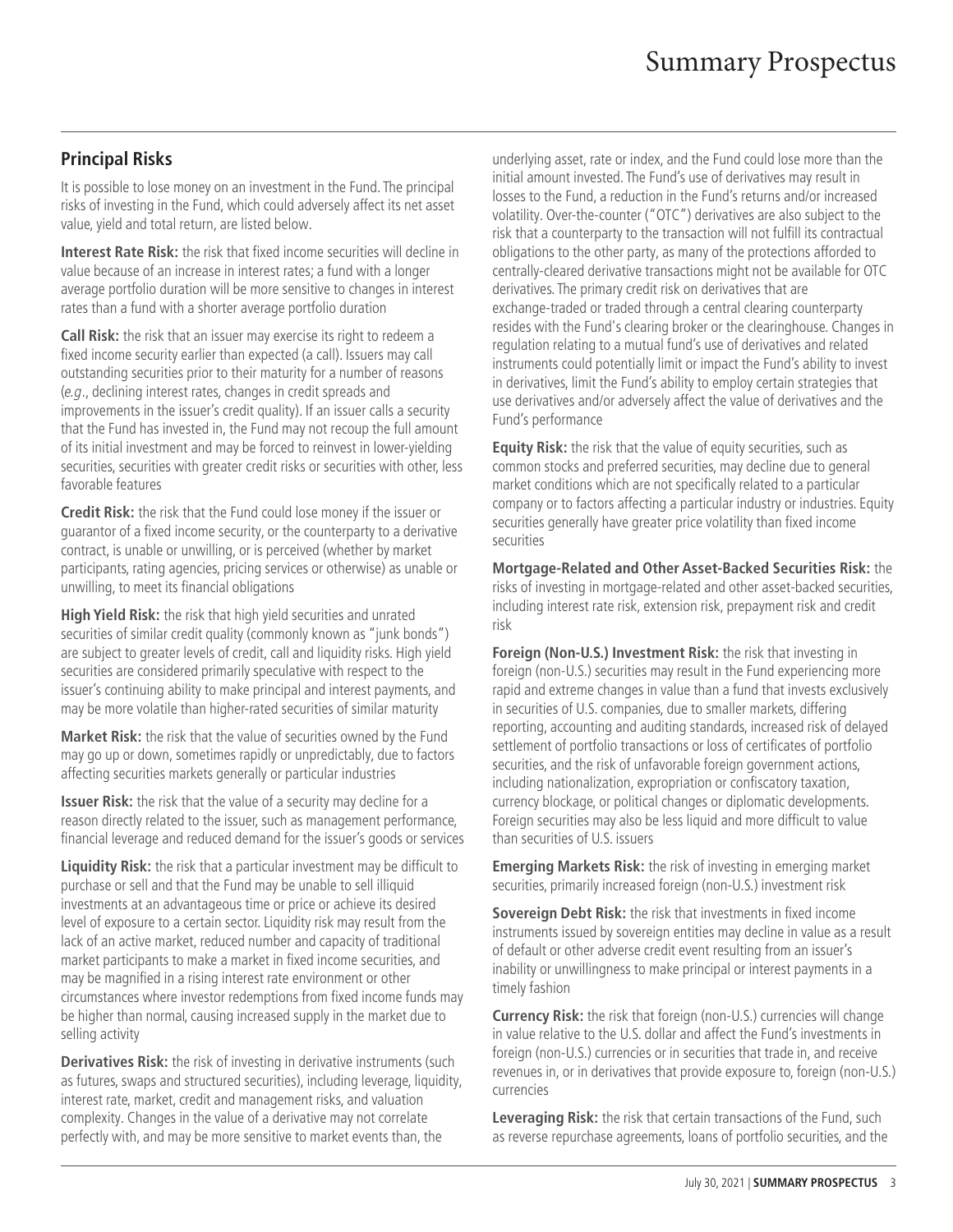# PIMCO Real Return Fund

use of when-issued, delayed delivery or forward commitment transactions, or derivative instruments, may give rise to leverage, magnifying gains and losses and causing the Fund to be more volatile than if it had not been leveraged. This means that leverage entails a heightened risk of loss

**Management Risk:** the risk that the investment techniques and risk analyses applied by PIMCO, will not produce the desired results and that actual or potential conflicts of interest, legislative, regulatory, or tax restrictions, policies or developments may affect the investment techniques available to PIMCO, and the individual portfolio manager in connection with managing the Fund and may cause PIMCO, to restrict or prohibit participation in certain investments. There is no guarantee that the investment objective of the Fund will be achieved

**Inflation-Indexed Security Risk:** the risk that inflation-indexed debt securities are subject to the effects of changes in market interest rates caused by factors other than inflation (real interest rates). In general, the value of an inflation-indexed security, including TIPS, tends to decrease when real interest rates increase and can increase when real interest rates decrease. Interest payments on inflation-indexed securities are unpredictable and will fluctuate as the principal and interest are adjusted for inflation. There can be no assurance that the inflation index used will accurately measure the real rate of inflation in the prices of goods and services. Any increase in the principal amount of an inflation-indexed debt security will be considered taxable ordinary income, even though the Fund will not receive the principal until maturity

**Short Exposure Risk:** the risk of entering into short sales, including the potential loss of more money than the actual cost of the investment, and the risk that the third party to the short sale will not fulfill its contractual obligations, causing a loss to the Fund

Please see "Description of Principal Risks" in the Fund's prospectus for a more detailed description of the risks of investing in the Fund. An investment in the Fund is not a deposit of a bank and is not insured or guaranteed by the Federal Deposit Insurance Corporation or any other government agency.

# **Performance Information**

The performance information shows summary performance information for the Fund in a bar chart and an Average Annual Total Returns table. The information provides some indication of the risks of investing in the Fund by showing changes in its performance from year to year and by showing how the Fund's average annual returns compare with the returns of a broad-based securities market index and an index of similar funds. Absent any applicable fee waivers and/or expense limitations, performance would have been lower. The bar chart shows performance of the Fund's Institutional Class shares. For periods prior to the inception date of I-3 shares (April 27, 2018), performance information shown in the table for that class is based on the performance of the Fund's Institutional Class shares, adjusted to reflect the actual expenses paid by that class of shares. Performance for Class A and Class C shares in the

Average Annual Total Returns table reflects the impact of sales charges. The Fund's past performance, before and after taxes, is not necessarily an indication of how the Fund will perform in the future.

The Bloomberg Barclays U.S. TIPS Index is an unmanaged market index comprised of all U.S. Treasury Inflation Protected Securities rated investment grade (Baa3 or better), have at least one year to final maturity, and at least \$500 million par amount outstanding. The Lipper Inflation-Protected Bond Funds Average is a total return performance average of funds tracked by Lipper, Inc. that invest primarily in inflation-indexed fixed income securities. Inflation-linked bonds are fixed income securities structured to provide protection against inflation.

Performance for the Fund is updated daily and quarterly and may be obtained as follows: daily and quarterly updates on the net asset value and performance page at [https://www.pimco.com/en-us/product-finder.](https://www.pimco.com/en-us/product-finder)



| <b>Best Ouarter</b> | June 30, 2020 | 5.38%     |
|---------------------|---------------|-----------|
| Worst Ouarter       | June 30, 2013 | $-8.30\%$ |
| Year-to-Date        | June 30, 2021 | 1.84%     |

#### **Average Annual Total Returns (for periods ended 12/31/20)**

|                                                                                                    | 1 Year | 5 Years | 10 Years |
|----------------------------------------------------------------------------------------------------|--------|---------|----------|
| Institutional Class Return Before Taxes                                                            | 12.09% | 5.41%   | 3.78%    |
| Institutional Class Return After Taxes on Distributions <sup>(1)</sup>                             | 10.89% | 4.46%   | 2.68%    |
| Institutional Class Return After Taxes on Distributions<br>and Sales of Fund Shares <sup>(1)</sup> | 7.14%  | 3.76%   | 2.50%    |
| 1-2 Return Before Taxes                                                                            | 11.98% | 5.31%   | 3.68%    |
| I-3 Return Before Taxes                                                                            | 11.93% | 5.26%   | 3.63%    |
| Administrative Class Return Before Taxes                                                           | 11.81% | 5.15%   | 3.52%    |
| Class A Return Before Taxes                                                                        | 7.45%  | 4.19%   | 2.97%    |
| Class C Return Before Taxes                                                                        | 10.12% | 4 4 8%  | 2.86%    |
| Class R Return Before Taxes                                                                        | 11.38% | 4.74%   | 3.11%    |
| Bloomberg Barclays U.S. TIPS Index (reflects no<br>deductions for fees, expenses or taxes)         | 10.99% | 5.08%   | 3.81%    |
| Lipper Inflation-Protected Bond Funds Average (reflects<br>no deductions for taxes)                | 9.61%  | 4.34%   | $3.00\%$ |

1 After-tax returns are calculated using the highest historical individual federal marginal income tax rates and do not reflect the impact of state and local taxes. Actual after-tax returns depend on an investor's tax situation and may differ from those shown, and the after-tax returns shown are not relevant to investors who hold their Fund shares through tax-deferred arrangements, such as 401(k) plans or individual retirement